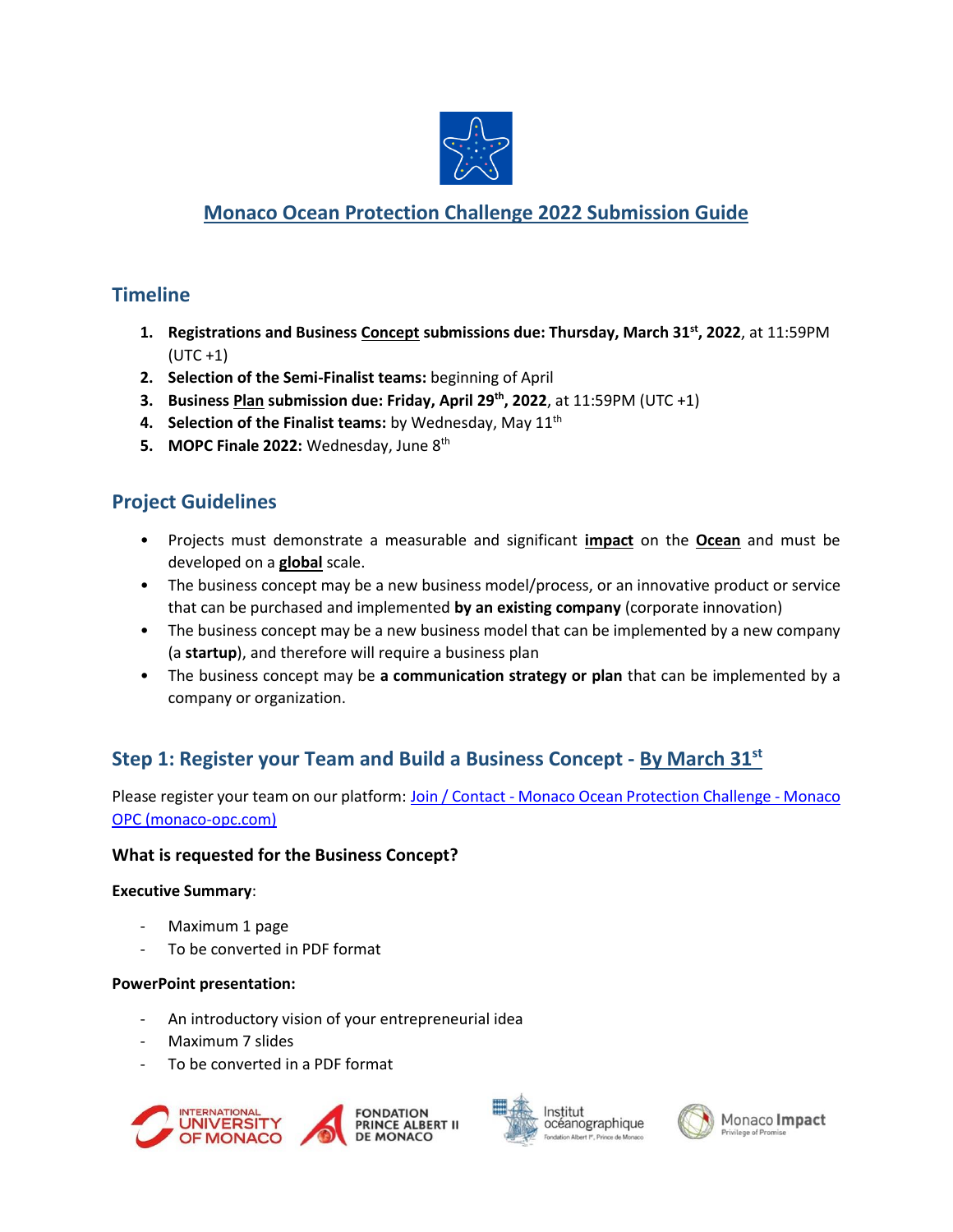# **Step 2: Build a Business Plan - By April 29th (only for selected semi-finalists)**

- **Business Plan**
- 1-minute video

Your business plan must include each of the following points:

- 1. **Cover Page** Introduces the team and the project
- 2. **Index** Organizes different parts of your project
- 3. **Opportunities** The problem your product, service, or process is looking to solve, as well as your solution
- 4. **Market Analysis Summary** Potential Clients/Users, Competition, and any other variables that affect your target market

5a. **Execution** - Development Plan, Timelines, Required Resources, and any other variables in the "doing" part of your business plan

- 5b. **Development Milestones -** A timeline of milestones in your project's development
- 6. **Financial Plan** Startup expenses and capitalization







Monaco Impact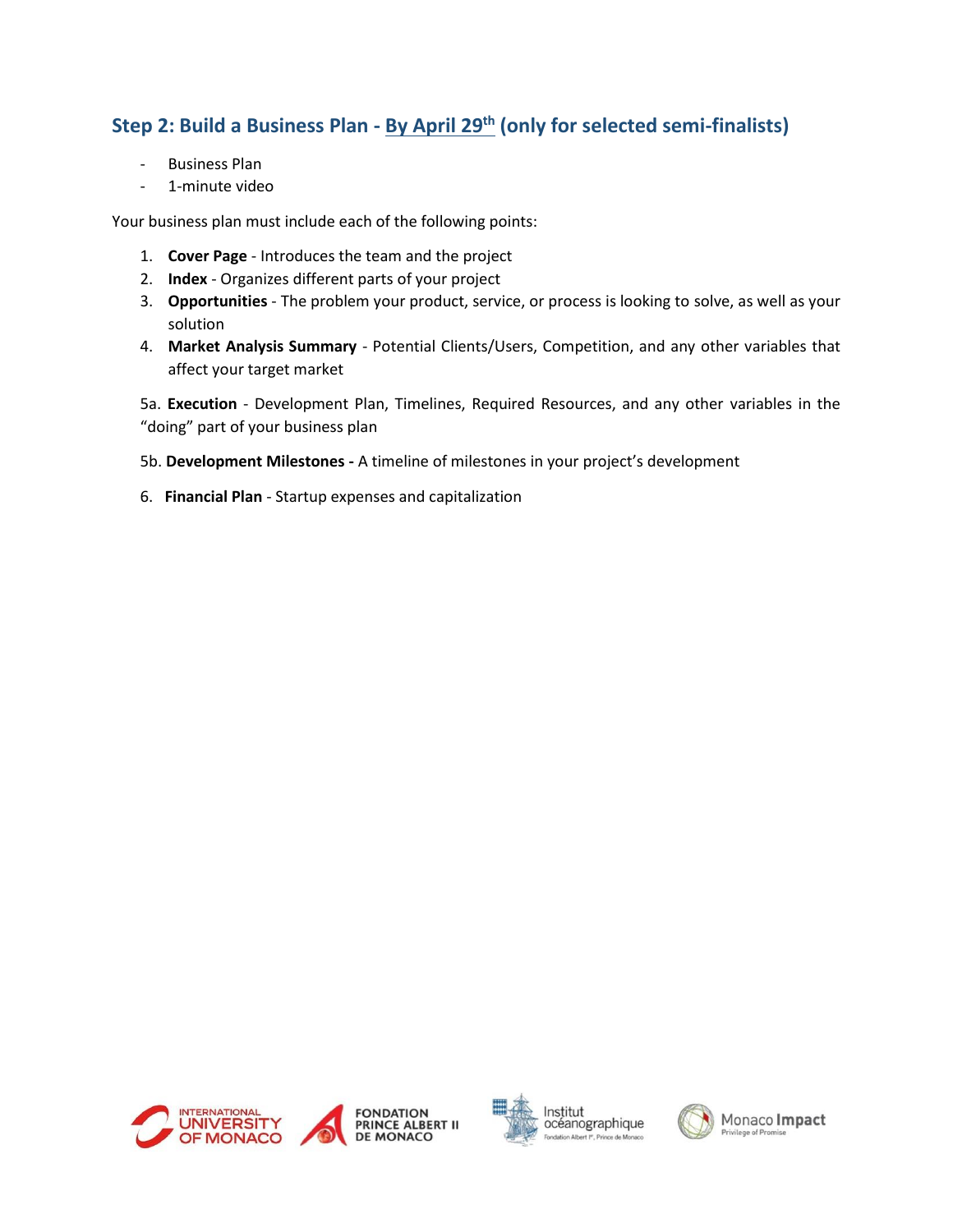#### *A more detailed description*:

### **PHASE ONE**

- 1. *Executive Summary* A short (1 page) document summarizing the problem you're solving for your clients, the target market, the founding team, and data illustrating the scalability of the project. Keep it as concise as possible.
- *2. PowerPoint Presentation:* 
	- o Main concept (demonstrate that it is developed on a **global** scale);
	- o Target;
	- o What is the **problem** you are trying to solve and what is the **solution** you are proposing;
	- o What is the environmental **impact** on the Ocean that your project has? Which is the benefit the Ocean will get once your product/service is on the market?

### **PHASE TWO**

1. *Cover Page* - A page that introduces the team and the project;

2. *Index* - an Index of contents within the plan;

3. *Opportunity* - The problem that your product, service, or process aims to solve, as well as the solution;

4. *Market Analysis Summary* - Potential Clients/Users, competition, and any other variables that affect your target market. Define your target market, and define their needs, where they are, how to reach them, and how to deliver your product to them.

5. *Execution & Development Milestones* - Development Plan, Timelines, Required Resources, and any other variables in the "doing" stage of the process. This is where you'll outline the marketing plan and sales plan, as well as other logistical information pertaining to the running of the business. This should also cover the technology you plan to use, your business location and any facilities pertaining to it, special equipment you may need, and a roadmap for getting the business off the ground.

6. *Financial Plan* - Startup expenses and Capitalization: a description of what it will cost to launch the business and where you plan to acquire funding, plus:

- for **CATEGORY 1 (students)**: a 12-month profit and loss projection along with a 3-year profit and loss projection, a 12-month cash-flow projection and a 3 year cash-flow projection, a projected balance sheet at start-up, as well as at the end of years 1-3, and a breakeven calculation.
- For **CATEGORY 2 (start-ups)**: an overview of the current situation and a 5-year profit and loss projection, an overview of the existing situation and a 5-year cash flow projection, a projected balance sheet at start-up and at the end of year 5, and a breakeven calculation.